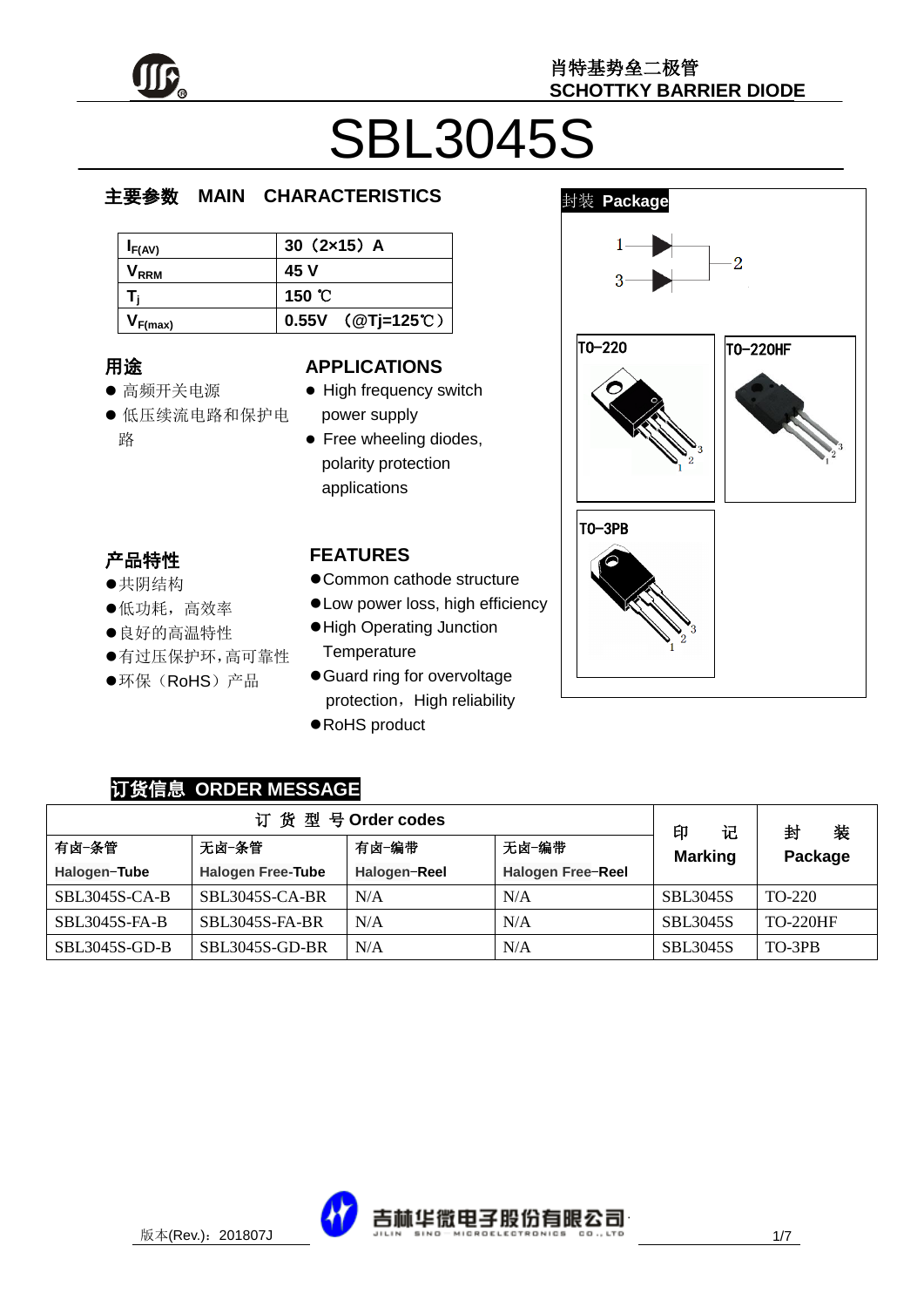| 绝对最大额定值<br><b>ABSOLUTE RATINGS</b> (Tc=25°C) |                     |            |                         |               |             |
|----------------------------------------------|---------------------|------------|-------------------------|---------------|-------------|
|                                              | 项<br>目              |            | 뮹<br>符                  | 数<br>值        | 单<br>位      |
|                                              | <b>Parameter</b>    |            | <b>Symbol</b>           | Value         | <b>Unit</b> |
| 最大反向重复峰值电压                                   |                     |            |                         | 45            | $\vee$      |
| Repetitive peak reverse voltage              |                     |            | <b>V</b> <sub>RRM</sub> |               |             |
| 最大直流阻断电压                                     |                     |            |                         |               | $\vee$      |
| Maximum DC blocking voltage                  |                     |            | $V_{DC}$                | 45            |             |
| 正向平均整流电流                                     | $T_c = 100^{\circ}$ | 整个器件       |                         |               |             |
| Average forward                              | (TO-220,            | per device |                         | 30            |             |
| current                                      | TO-3PB)             |            | $I_{F(AV)}$             |               | A           |
|                                              | $T_c = 100^{\circ}$ | 单<br>侧     |                         | 15            |             |
|                                              | (TO-220HF)          | per diode  |                         |               |             |
| 正向峰值浪涌电流                                     |                     |            |                         |               |             |
| Surge non repetitive forward current         |                     |            |                         |               | A           |
| (额定负载 8.3ms 半正弦波—按 JEDEC 方法)                 |                     |            | $I_{FSM}$               | 275           |             |
| 8.3 ms single half-sine-wave (JEDEC Method)  |                     |            |                         |               |             |
| 最高结温                                         |                     |            |                         |               | °C          |
| Maximum junction temperature                 |                     |            | $\mathsf{T}_\mathsf{i}$ | 150           |             |
| 储存温度                                         |                     |            |                         |               | n           |
| Storage temperature range                    |                     |            | $T_{STG}$               | $-40 - + 150$ |             |

#### 电特性 **ELECTRICAL CHARACTERISTICS**

| 项<br>目           | 测试条件                    |                 | 最小值 | 典型值                   | 最大值        | 单位   |
|------------------|-------------------------|-----------------|-----|-----------------------|------------|------|
| <b>Parameter</b> | <b>Tests conditions</b> |                 |     | Value(min) Value(typ) | Value(max) | Unit |
|                  | Ti =25℃                 |                 |     |                       | 300        | μA   |
| <sup>I</sup> R   | $Ti = 125^{\circ}$      | $V_R = V_{RRM}$ |     |                       | 100        | mA   |
|                  | Ti =25 $^{\circ}$ C     |                 |     | 0.53                  | 0.6        |      |
| $V_F$            | Tj =125 $^{\circ}$ C    | $I_F = 15A$     |     | 0.49                  | 0.55       |      |

#### 热特性 **THERMAL CHARACTERISTICS**

| 项<br>目                                                 |                                     | 符<br>号     | 最小值        | 最大值               | 单<br>位           |
|--------------------------------------------------------|-------------------------------------|------------|------------|-------------------|------------------|
| <b>Parameter</b>                                       |                                     | Symbol     | Value(min) | Value(max)        | <b>Unit</b>      |
| 结到管壳的热阻<br>Thermal resistance from<br>junction to case | TO-220<br>TO-3PB<br><b>TO-220HF</b> | $Rth(i-c)$ |            | 1.6<br>1.8<br>3.0 | $\mathcal{C}$ MV |

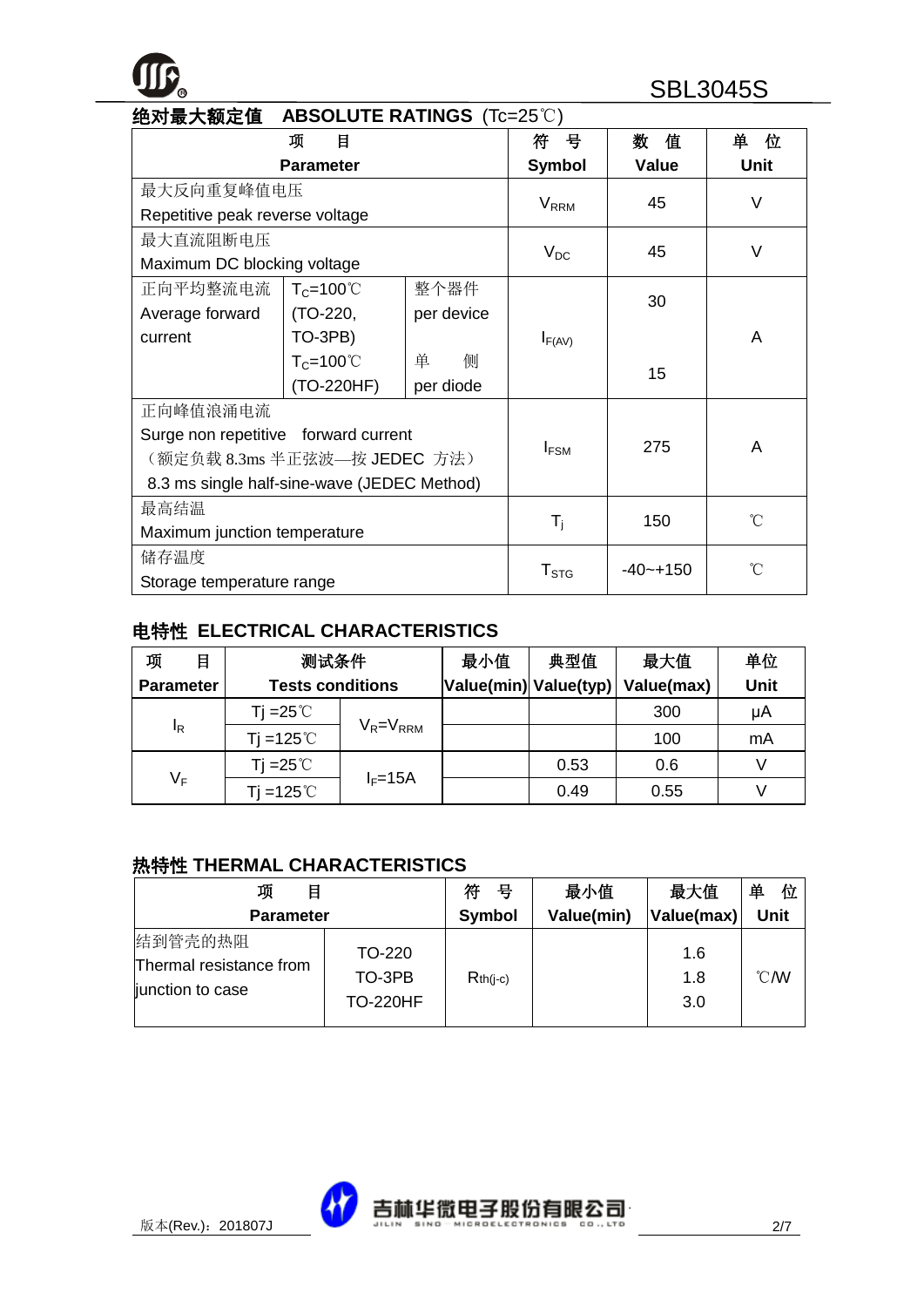

#### 特征曲线 **ELECTRICAL CHARACTERISTICS (curves)**



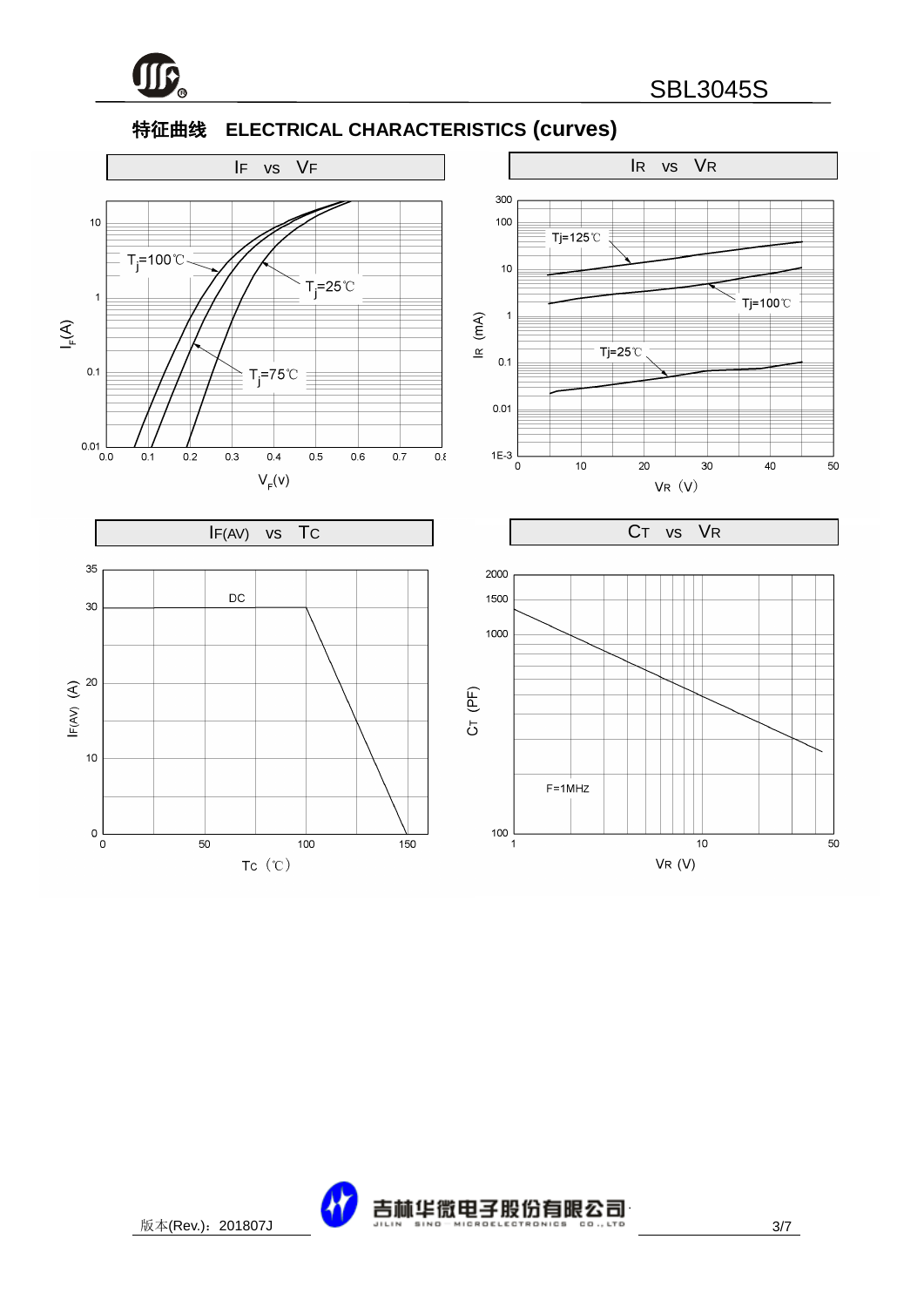

## 外形尺寸 **PACKAGE MECHANICAL DATA**

 $\Lambda$ 

 $\mathbb C$ 

 $c1$ 

**TO-220** 单位 **Unit** :**mm**





| 符号<br>symbol | MIN   | MAX   |
|--------------|-------|-------|
| Α            | 4.40  | 4.80  |
| B            | 1.10  | 1.40  |
| b            | 0.70  | 0.95  |
| с            | 0.28  | 0.48  |
| с1           | 0.32  | 0.52  |
| D            | 14.45 | 16.00 |
| D2           | 8.20  | 9.20  |
| E            | 9.60  | 10.40 |
| е            | 2.39  | 2.69  |
| F            | 1.20  | 1.35  |
| L            | 13.05 | 14.05 |
| L2           | 3.70  | 3.90  |
| Q            | 2.40  | 3.00  |
| Q1           | 2.20  | 2.90  |
| P            | 3.50  | 4.00  |

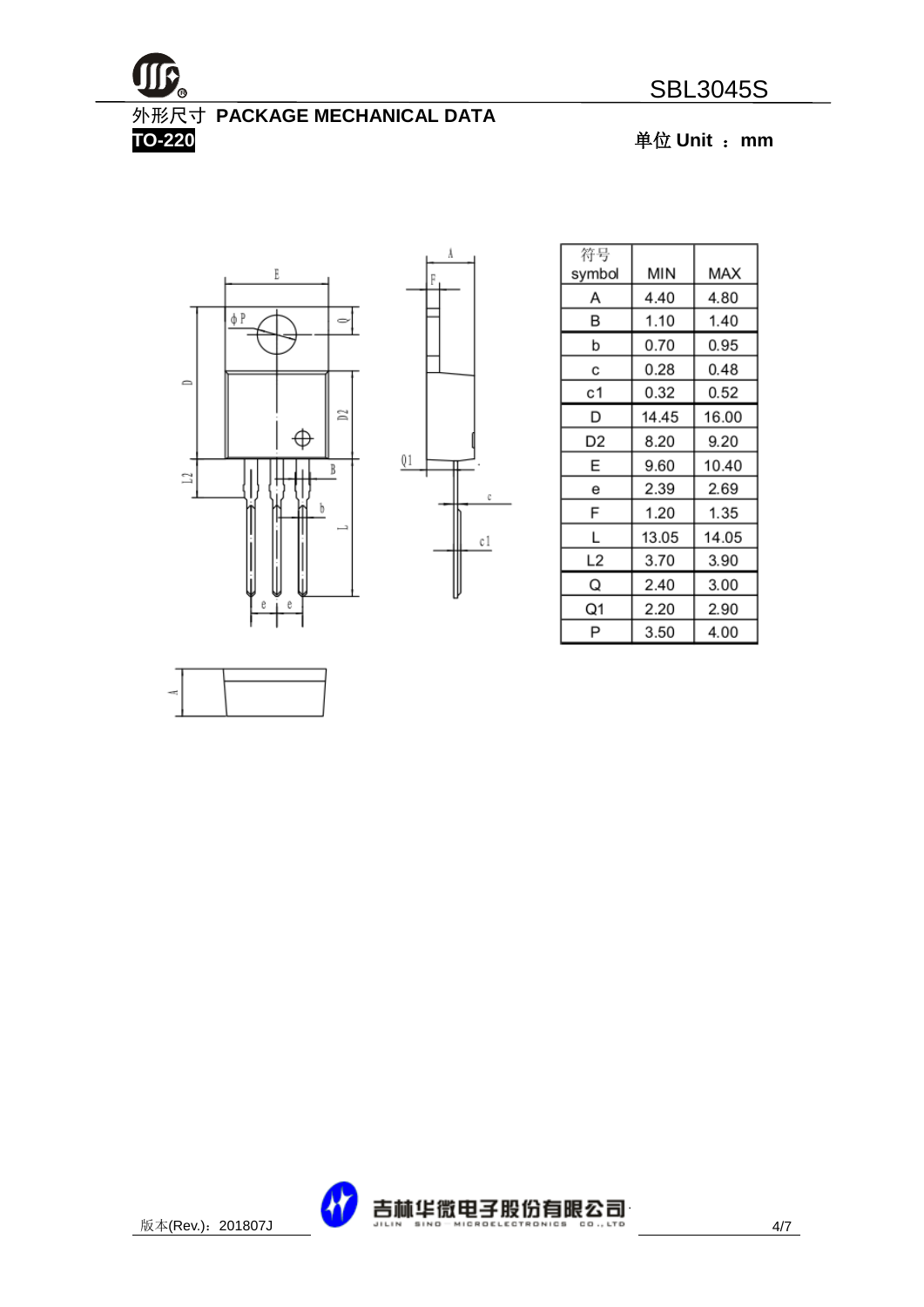

## 外形尺寸 **PACKAGE MECHANICAL DATA**

**TO-220HF** 单位 **Unit** :**mm**





 $\downarrow$ 

| 符号     |          |            |  |
|--------|----------|------------|--|
| symbol | MIN      | <b>MAX</b> |  |
| А      | 4.0      | 5.0        |  |
| Β1     | 0.87     | 1.27       |  |
| p      | 0.72     | 0.92       |  |
| С      | 0.5      | 0.7        |  |
| D      | 15.0     | 16.5       |  |
| D2     | 7.8      | 9.4        |  |
| E      | 9.62     | 10.62      |  |
| е      | 2.54 TYP |            |  |
| F      | 2.3      | 3.3        |  |
| L      | 13.0     | 14.0       |  |
| L2     | 3.1      | 3.5        |  |
| φр     | 3.0      | 3.4        |  |
| Q      | 3.15     | 3.55       |  |
| Q1     | 2.2      | 2.5        |  |



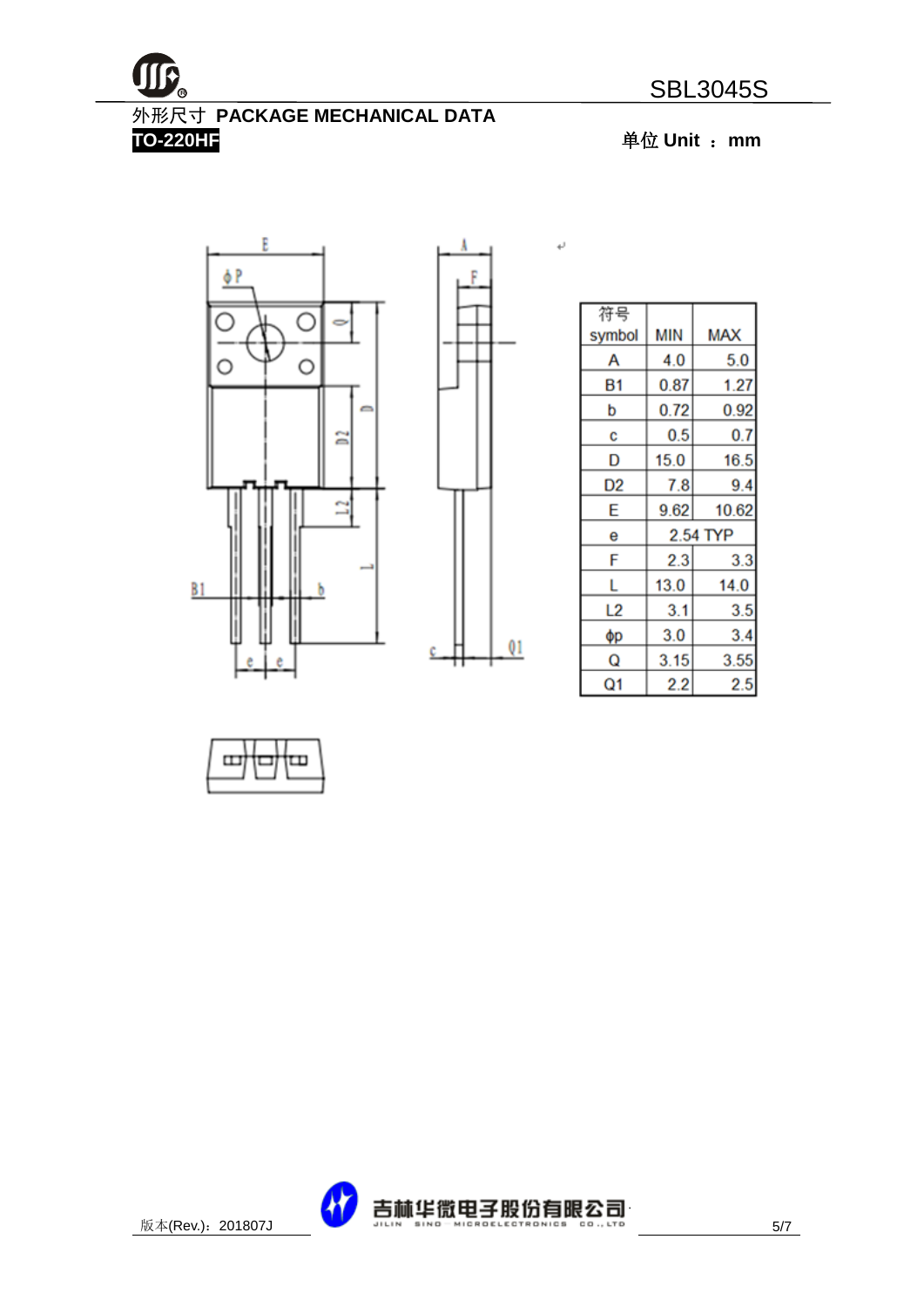

**TO-3PB** 单位 **Unit** :**mm**



| 符号     | MIN       | MAX   |  |
|--------|-----------|-------|--|
| Symbol |           |       |  |
| A      | 4.60      | 5.00  |  |
| В      | 2.90      | 3.20  |  |
| Β1     | 1.90      | 2.20  |  |
| b      | 0.90      | 1.10  |  |
| C      | 0.50      | 0.70  |  |
| D      | 19.40     | 20.40 |  |
| E      | 15.40     | 15.80 |  |
| e      | 5.45(TYP) |       |  |
| F      | 1.40      | 1.60  |  |
| L      | 19.50     | 20.50 |  |
| L2     | 3.30      | 3.70  |  |
| Q      | 4.90      | 5.10  |  |
| Q1     | 1.30      | 1.50  |  |
| p      | 3.10      | 3.50  |  |





c